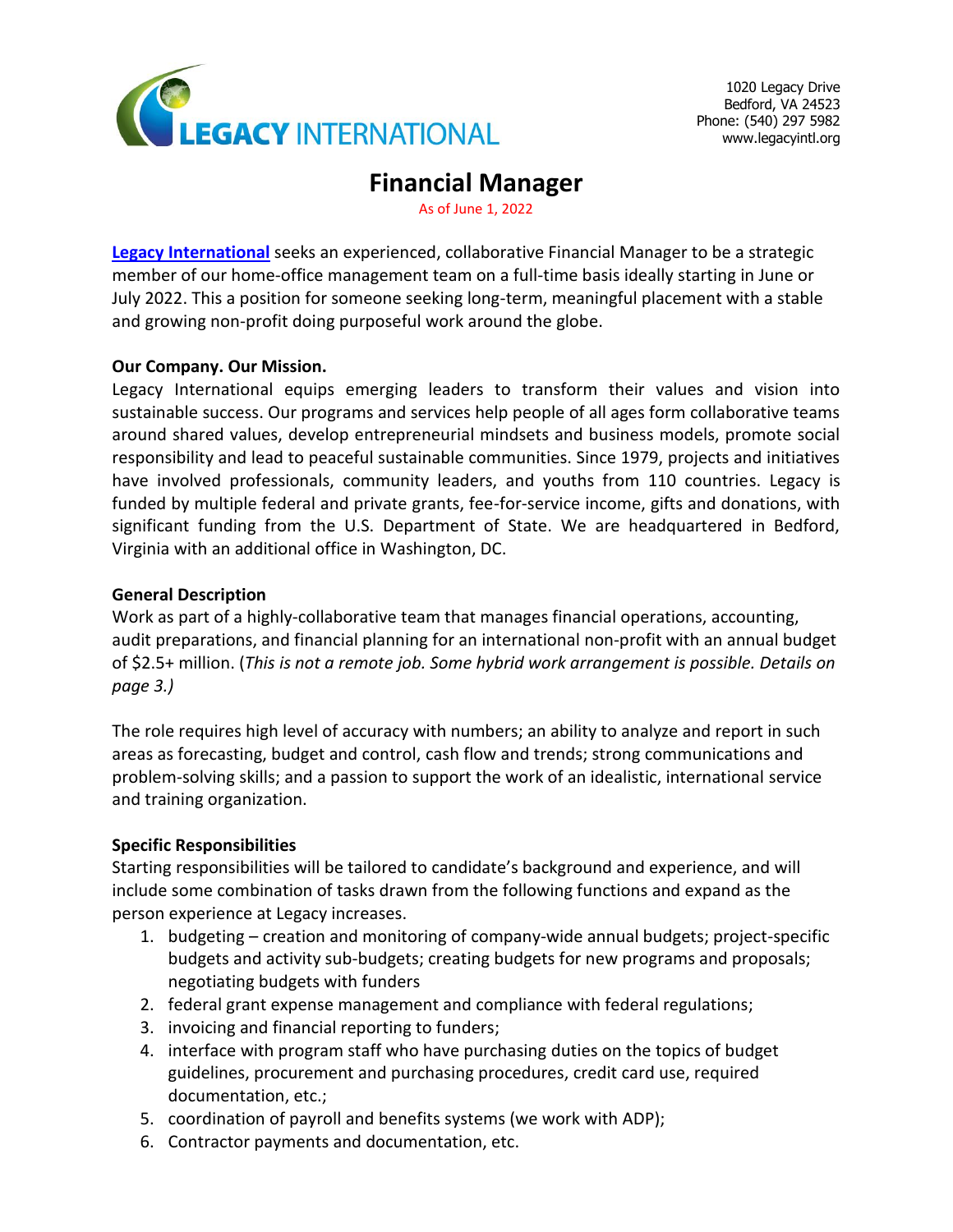- 7. insurance (property and liability); annual insurance renewal and audits; insurance claims and certificates.
- 8. Contracting related to
	- a. receiving awards from upper-tier funders,
	- b. granting sub-awards to other organizations,
	- c. contracting with independent contractor service providers
- 9. creating and implementing company-wide policies and procedures related to financial communications, procurement, and federal and state regulations;
- 10. annual audit compilations and document preparation; representing the company to the audit firm during annual audits.
- 11. Management of company accounting software and accounting system
- 12. experience with accounts payable, accounts receivables, deposits, cash advances, online banking transactions, wire transfers, and checking account maintenance (to perform back up to bookkeeper if needs arise).

Core Qualifications

- Knowledge of and experience with bookkeeping, accounting, and financial management.
- Minimum of an Associate Degree in finance, accounting or business, and a minimum of 3 years of appropriate professional experience in financial management.
- Previous experience managing federal grant or contract operations is strongly preferred
- Proficiency with Microsoft Office (Excel, Word), accounting software (preferably Sage 50 and/or Quickbooks), and email communications. Familiarity with Adobe, Drop Box, and Google Drive. Other applications are a plus.
- Strong math aptitude and accuracy with numbers; good memory and attention to detail.
- Proven ability to manage large amounts of data, meet multiple deadlines, balance priorities.
- Works effectively with supervision and independently; is effective in both situations.
- Good communication skills.
	- Fluency in written and spoken English.
	- Legible handwriting
	- Ability to explain financial policies and procedures to non-financial people.
	- Strong business writing skills.
- Proven capacity for maintaining confidentiality.
- Flexible; enjoys working in a collaborative environment with people of diverse backgrounds and nationalities. Strong human relations and problem-solving skills.
- Lives within commuting distance of Legacy International's Bedford, Virginia office (or willing to relocate within a daily commute).
- U.S. citizen or U.S. permanent resident.
- *Is fully vaccinated against COVID or able to do so.* (For those unable to be vaccinated, medical exemptions will be considered*.)*
- Physical ability to use a computer and other office equipment, and perform light lifting.

# **Reports to**: Chief Financial Officer

## **Our Culture**

Legacy International has a successful 40+ year track record delivering high quality training programs for thousands of people around the world, with ongoing coaching and mentoring from our dynamic team. Our culture is built on the universal values all of our programs are